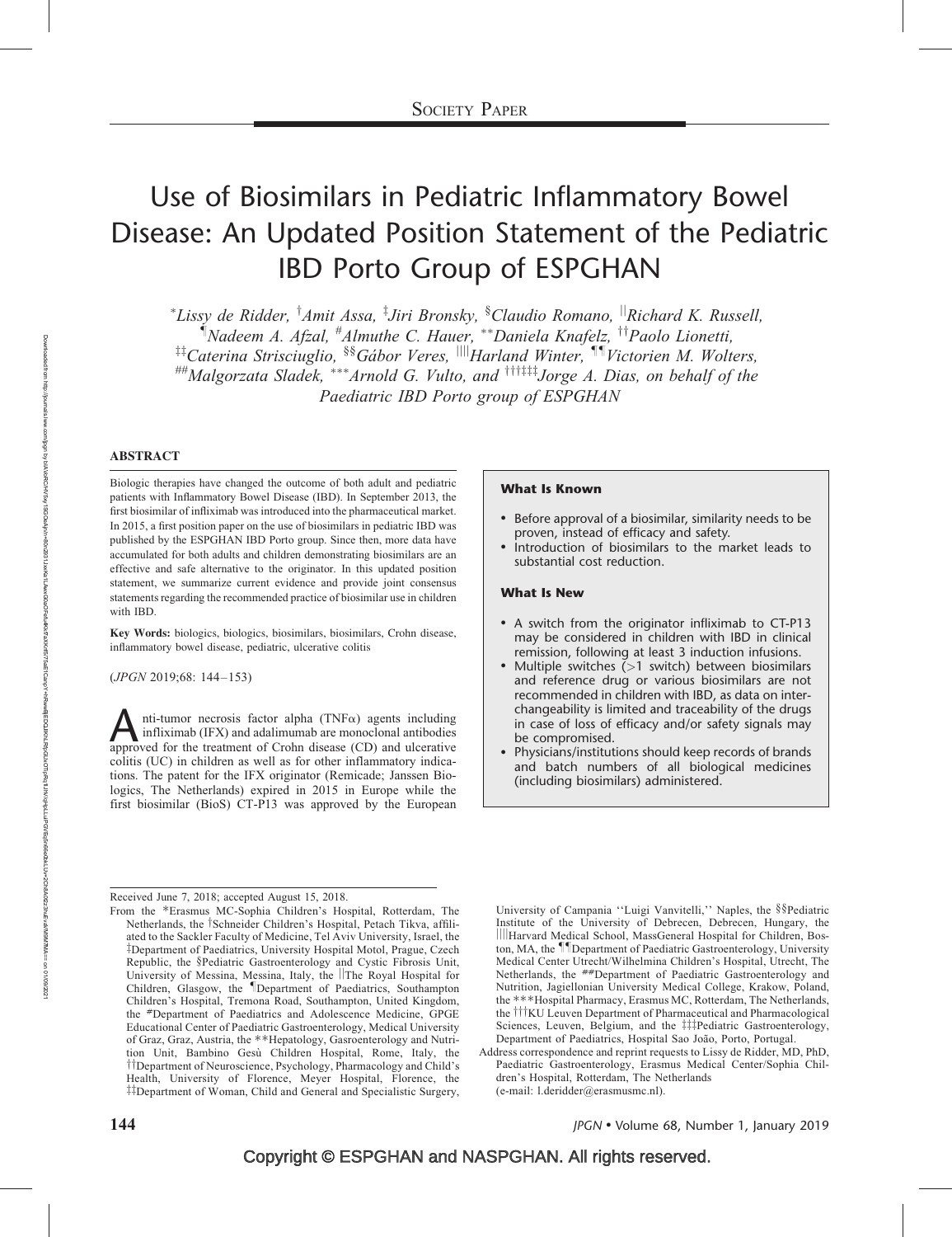Medicines Agency (EMA) in 2013 and by the US Food and Drug Administration (FDA) in 2016. The access to TNF $\alpha$  inhibitors and the local policies regarding the use of these agents vary substantially between regions and countries. The aim of this position paper is to summarize the current evidence on the use of BioS in pediatric inflammatory bowel diseases (IBD) including efficacy, safety (immunogenicity), switching, interchangeability, cost effectiveness, and extrapolation from adult data.

# Biosimilars Regulatory Processes

BioSs have been approved for use in Europe and Canada for about a decade following regulatory guidance that was developed in Europe in 2005 before the approval of BioS somatotropin in 2006. BioSs approved for patients with IBD are listed in Table 1. A BioS is defined by the FDA as a biological product that is highly similar to the reference product with respect to safety, purity and potency and by EMA as a biological medicinal product containing a version of the active substance of an already authorized original biological medicinal product.

Primarily, similarity needs to be proven, instead of efficacy and safety which has already been proven for the originator product. Minor differences are allowed in inactive components. Data to support a claim of biosimilarity can be analytic, based on animal data, and at least 1 pharmacokinetic/pharmacodynamic (PK/PD) study in humans. Demonstration of efficacy and safety in patients are not required for approval. If there is strong evidence that PK/PD data correlate well between the BioS and the reference product, comparative efficacy studies in patients may not be needed.

The regulatory process is a progression of 4 steps with each step intended to compare the BioS to the reference product (1,2): analytical studies in which the structural (eg, identical amino acid sequence) and functional characteristics (activity, potency) are compared to the reference product. Comparison of non-clinical assessments which for most BioS products involve non-human primates. Phase 1 PK/PD studies (usually involving single-dose in vivo comparative studies) including half-life and immunogenicity. Clinical trials in patients (a single phase 3 trial is usually sufficient). The decision for approval is based on the totality of evidence obtained in each of the 4 steps.

## Extrapolation

Extrapolation is the process of approving a BioS for all of the approved indications of the originator drug, even if the BioS has not been formally studied in all the indications or populations of the originator product  $(3-5)$ . In clinical practice, extrapolation of molecules in the same class sharing the same mechanism of action from adult to pediatric (6,7) or across indications (8,9) is common in case there are not enough data available or when clinical trials are

L.d.R.—last 3 years received consultation fee, research grant, or honorarium from ZonMw (national health institute), Janssen, Pfizer, Mundipharma, Shire, and Abbvie. A.A.—last 3 years received consultation fee, research grant, or honorarium from Abbvie, Janssen, and Rafa pharmaceuticals. J.B.—last 3 years received consultation fee and honoraria from AbbVie and MSD. R.K.R.—has received speaker's fees, travel support, and participated in medical board meetings with Abbvie, Janssen, Shire, Celltrion, NAPP, and Nestle. A.C.H.—last 3 years received consultation fee and honoraria from AbbVie, MSD, Janssen, and Nutricia. P.L.—last 3 years received consultation fee and honoraria from Abbvie, Pfizer and Nutricia. G.V.—last 3 years received consultation fee from AbbVie, Nutricia, and Nestle. M.S.—has received consultant fee, speakers fee, travel support, and honoraria from AbbVie, Astellas, Egis, Ferring, Mundipharma, Nestle, and Nutricia. H.W. last 3 years received consultant fee, royalties, speakers fee, travel support, ongoing. Extrapolation allows keeping the cost of BioS competitive with subsequent greater market availability (4,10,11). On the other hand, proven mechanism of action (eg, TNF blocking) in different diseases may not result in same clinical efficacy (9,12,13). Different modes of action may exist, depending on binding properties and receptor activation or blockade.

As IBD is a complex disease with differences between pediatric-onset and adult-onset disease, the decisions of regulatory agencies on extrapolation of indications to IBD were challenged by both adult (ECCO) and pediatric (ESPGHAN) gastroenterology societies (14,15). In 2014, Health Canada did not approve IFX BioS for IBD due to lack of clinical data, molecular glycosylation differences and uncertainty resulting from small differences in antibody-dependent cell-mediated cytotoxicity (9,10,16–18). However, in view of the emerging data, Health Canada has now recommended BioS IFX for all the indications of originator IFX by extrapolation (19).

In 2015, the Porto IBD working group of ESPGHAN published a position paper on the use of BioS in pediatric IBD (15). At that time, only very limited data from literature were available on clinical experience with BioS CT-P13 (20–24). Even though FDA and EMA accepted extrapolation to other indications, the Porto group concluded in 2015 that extrapolation to children with IBD should be done with caution as there were no data from RCTs available in IBD patients. Concerns on extrapolation were based on differences in dosage of IFX, antibody formation, type of concomitant immunosuppression between rheumatoid diseases and IBD and lack of pharmacodynamic markers (15). Moreover, studies were all performed in adult patients.

Performing RCTs with BioS in all extrapolated indications is very costly and time consuming, thus available evidence will mainly accumulate post-market, non-controlled, observational trials. Since BioS approval by regulatory agencies, a number of clinical data reports were published on BioS in both adult and paediatric IBD (10,25–33) but no major clinical trials have compared the efficacy of IFX originator and its BioS specifically in patients with IBD (10). The NOR-SWITCH RCT trial (34) found comparable safety and efficacy in patients with various diagnoses (including IBD) switching from IFX to CT-P13.

A study in 692 IBD patients including 112 children did not find any age-related differences in pharmacokinetics of originator IFX, but children of different weight and age groups were not compared separately (7,35).

Attention should also be given to perception by clinicians and patients who may be concerned by indication as well as population extrapolation of BioS (4,36–41). Such a perception may give rise to a so-called nocebo effect: a negative treatment experience induced by non-pharmacological negative expectations among patients. A more recent ECCO survey in 2016 showed a shift in opinion in favor of BioS (42).

honoraria, and participated in advisory boards for Janssen Pharma, Nutricia, Nestle Nutrition, Abbvie, Shire, Pediatric IBD Foundation, Women's Wellness, QOL, Autism Research Foundation, UpToDate. A.V.—has received consultation fees, speakers fees, and participated in advisory boards for AbbVie, Biogen Idec Ltd, Pfizer/Hospira Inc, Novartis/Sandoz Ltd., Samsung Bioepis, Amgen Inc; Bristol Meyers Squibb, F. Hoffmann-La Roche Ltd, Eli Lilly, Febelgen, Medicines for Europe AISBL, Mundipharma, Hexal/Sandoz Ltd., Biogen Idec Ltd, Boehringer-Ingelheim. J.D.—has received speakers' fee from Abbvie, Danone, Nestlé. Participated at Advisory board of Celgene, Danone, and Falk. The authors report no other conflicts of interest.

Copyright  $\odot$  2018 by European Society for Pediatric Gastroenterology, Hepatology, and Nutrition and North American Society for Pediatric Gastroenterology, Hepatology, and Nutrition

DOI: [10.1097/MPG.0000000000002141](http://dx.doi.org/10.1097/MPG.0000000000002141)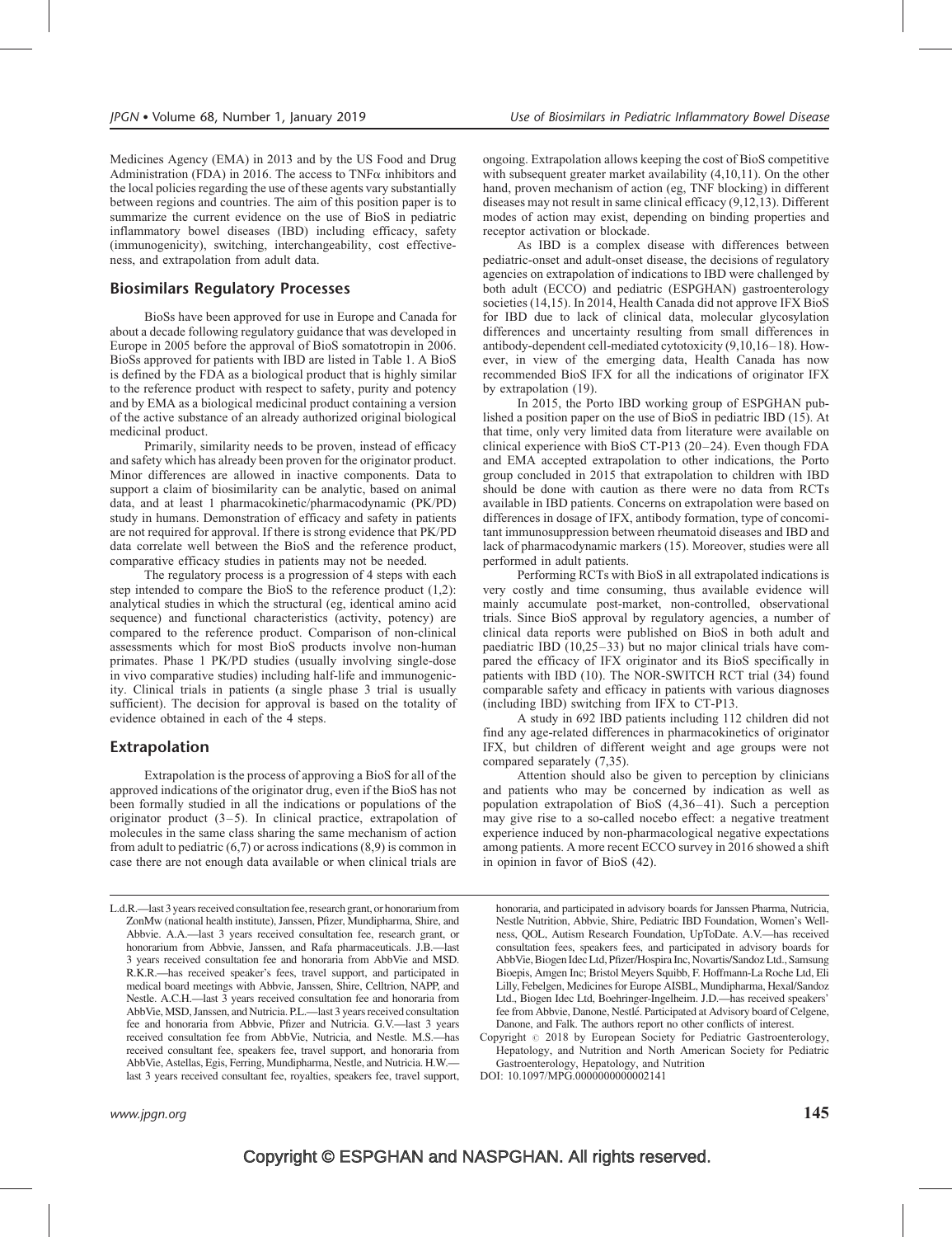|  |  | TABLE 1. European Medicines Agency approved biosimilars |
|--|--|---------------------------------------------------------|
|  |  |                                                         |

| Biosimilar product | Reference product | Indication                                                                                                                                                        | Date of approval                     | Manufacturer         |  |  |
|--------------------|-------------------|-------------------------------------------------------------------------------------------------------------------------------------------------------------------|--------------------------------------|----------------------|--|--|
| Inflectra          | Infliximab        | Ankylosing spondylitis Crohn's disease Psoriatic<br>arthritis Psoriasis Rheumatoid arthritis Ulcerative<br>colitis                                                | September 10, 2013                   | Hospira              |  |  |
| Remsima            | Infliximab        | Ankylosing spondylitis Crohn's disease Psoriatic<br>arthritis Psoriasis Rheumatoid arthritis Ulcerative<br>colitis                                                | September 10, 2013                   | Celltrion            |  |  |
| Flixabi            | Infliximab        | Ankylosing spondylitis Crohn's disease Psoriatic<br>arthritis Psoriasis Rheumatoid arthritis Ulcerative<br>colitis                                                | May 26, 2016                         | Samsung Bioepis      |  |  |
| Solymbic           | Adalimumab        | Ankylosing spondylitis Crohn's disease Hidradenitis<br>suppurativa Psoriasis Psoriatic arthritis<br>Rheumatoid arthritis Ulcerative colitis                       | March 22, 2017                       | Amgen                |  |  |
| Amgevita           | Adalimumab        | Ankylosing spondylitis Crohn's disease Juvenile<br>rheumatoid arthritis Psoriasis Psoriatic arthritis<br>Rheumatoid arthritis Ulcerative colitis                  | March 22, 2017                       | Amgen                |  |  |
| Imraldi            | Adalimumab        | Ankylosing spondylitis Arthritis Crohn's Disease<br>Hidradenitis suppurativa Psoriatic arthritis,<br>Psoriasis Rheumatoid arthritis Ulcerative colitis<br>Uveitis | August 24, 2017                      | Samsung Bioepis      |  |  |
| Cyltezo            | Adalimumab        | Crohn's disease Hidradenitis suppurativa Juvenile<br>idiopathic arthritis Psoriasis Psoriatic arthritis<br>Rheumatoid arthritis Ulcerative colitis Uveitis        | CHMP positive opinion<br>15 Sep 2017 | Boehringer Ingelheim |  |  |

Modified from<http://www.gabionline.net/BSs/General/BSs-approved-in-Europe>] (ordered by date of approval.

# Transition, Switching, and Interchangeability

BioS approval by a regulatory agency does not imply that transition, switching, substitution or interchangeability has been assessed (see definitions in Table 2). Regulatory agencies usually do not demand switching studies in order to approve BioSs, with the exception of the FDA who requires a single transition evaluation and a study with 3 reference BioS switches to demonstrate interchangeability for products that claim this property (43). Until now, not a single product has been able to fulfil this interchangeability requirement so the FDA has not certified interchangeability yet for any product.

There is a considerable body of evidence that transition from reference IFX to CT-P13 is safe with minimal difference in efficacy and immunogenicity (44,45). However, clinical studies are of small numbers and of relatively short duration. There are currently limited data for SB2 (Flixabi/Renflexis) in IBD. At ECCO 2018 an abstract describing the clinical outcome and immunogenicity over 6 months after transitioning from Remicade to SB2 (Flixabi) in 119 adult IBD patients reported no effect on clinical outcome or immunogenicity (46). There is as yet (May 2018) no data on and any BioS adalimumab in IBD. Therefore, at present, transition is possible; however, it should be performed after a clinical decision made by the physician and

| TABLE 2. Terms and definitions |                                                                                                                                                                                                                                                                                                                                                                                                                                                                                                                                                                                                                                                                                                                                                              |  |  |  |
|--------------------------------|--------------------------------------------------------------------------------------------------------------------------------------------------------------------------------------------------------------------------------------------------------------------------------------------------------------------------------------------------------------------------------------------------------------------------------------------------------------------------------------------------------------------------------------------------------------------------------------------------------------------------------------------------------------------------------------------------------------------------------------------------------------|--|--|--|
| Terms                          | Definition and clinical scenario                                                                                                                                                                                                                                                                                                                                                                                                                                                                                                                                                                                                                                                                                                                             |  |  |  |
| Transition                     | Change from one biologic to its alternative, for example, from a reference product to its BioS version.                                                                                                                                                                                                                                                                                                                                                                                                                                                                                                                                                                                                                                                      |  |  |  |
| Switching                      | In a wider sense: changing treatment A for treatment B, for example, from infliximab to adalimumab or vedolizumab.<br>Confusingly also used to describe Replacing a reference product by its BioS alternative by a treating physician decision.<br>However, this is continuing treatment with a variation of the same molecule, so not a real switch. Single-switch means<br>crossover studies, when patients starting on the reference product are switched to its BioS and patients starting on the BioS are<br>switched to the reference agent. Each patient experiences only one change in therapy. In studies with multiple-switch design,<br>patients undergo a series of switches alternating between the reference product and its BioS alternative. |  |  |  |
| Interchangeability             | FDA definition (USA): Between the reference product and its BioS means possibility to repeat switch from one to another with no<br>greater safety or efficacy risk than continued use of the reference product. For an interchangeable biologic product, it means<br>additional standards to produce the same clinical result when compared to the reference product and does not increase safety<br>risk or diminish efficacy when switching from the originator drug. Currently, there are no data on interchangeability of IFX<br>BioSs.                                                                                                                                                                                                                  |  |  |  |
|                                | In EU, EMA is assessing interchangeability on the population level, and does not assess its appropriateness on the level of an<br>individual patient, which is left at the discretion of a healthcare professional. No guidance is here to be expected from EMA.                                                                                                                                                                                                                                                                                                                                                                                                                                                                                             |  |  |  |
| Substitution (automatic)       | Is a practice at the pharmacy level of dispensing an equivalent product instead of a certain prescribed medicine, without<br>consulting the prescribing physician. In Europe this practice is almost universally not allowed, with only a few exceptions.<br>Automatic substitution in a hospital may be agreed on the level of the Drug & Therapeutics Committee.                                                                                                                                                                                                                                                                                                                                                                                           |  |  |  |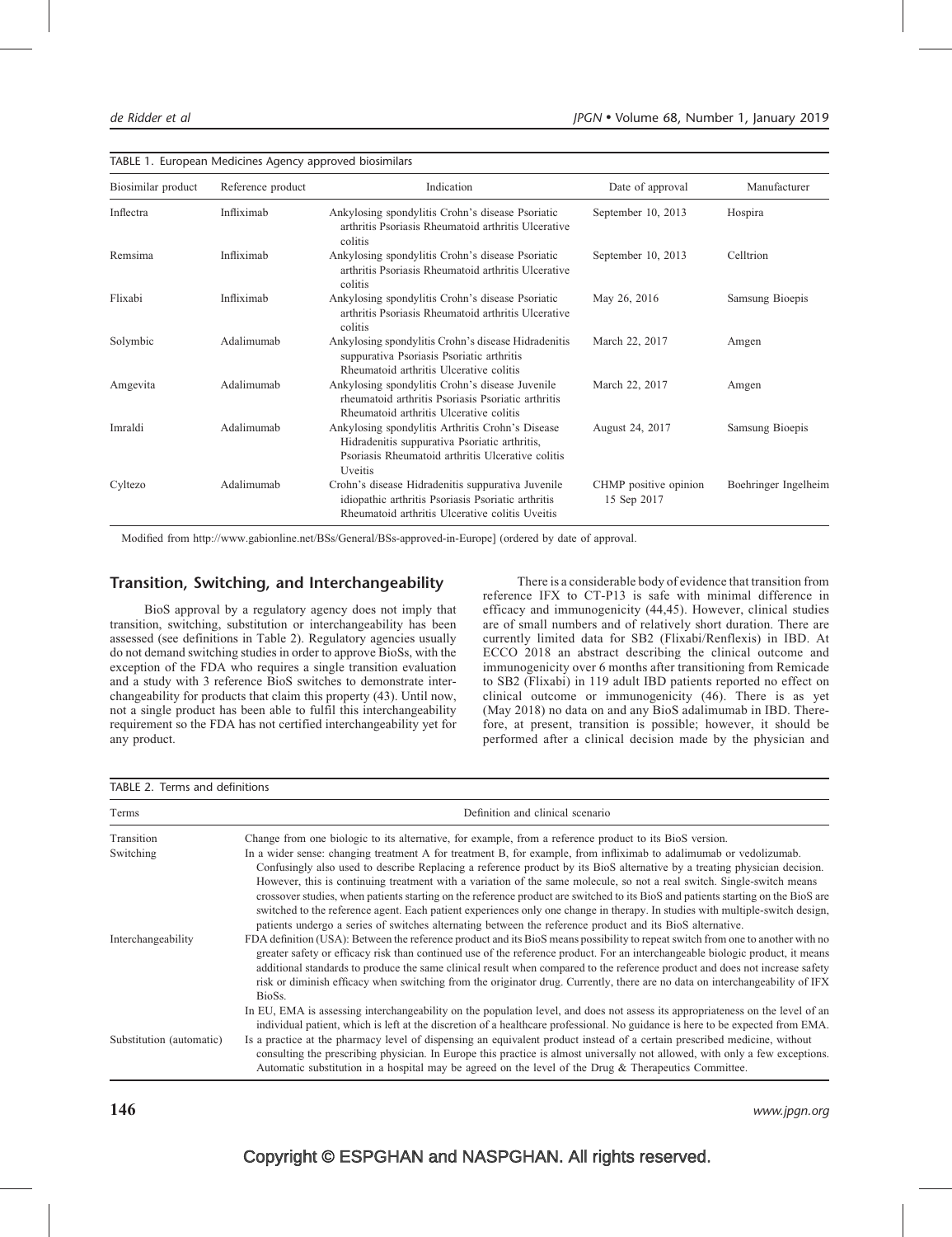on available scientific evidence with patient's awareness and acceptance.

Patients positive for anti-drug-antibodies (ADAs) are theoretically more likely to develop adverse reactions, therefore in patients who are durably positive for these antibodies, transition to BioS should proceed with caution with measurement of drug levels and antibodies post switching (47–49).

Switching between reference biologic and its BioS versions is primarily performed not for clinical but rather for economic and regulatory reasons (eg, creating a wider access for patients). As formal head to head comparison between different biosimilars has not been performed, interchangeability back and forth is not recommended although, based on immunogenicity studies, significant problems are not expected. It seems prudent that until further evidence is available, this practice should be performed under controlled circumstances where clear planned prospective analysis of outcomes is in place.

# Update of Pediatric data Available

Despite the priority to perform pediatric trials, only a small number of prospective, observational studies have been published. In the first study, Sieczkowska et al included 39 children (32 with CD and 7 with UC), who were switched from the IFX originator to its BioS, prospectively, following induction (32). At the moment of switching, 69% patients were in clinical remission, and at the end of the follow-up period of 11 months, 88% had remained in clinical remission. The UC group was more heterogeneous as some patients were switched to IFX BioS during induction therapy, limiting the possibility of comparing originator and BioS in terms of their efficiency. Among the patients with UC, only 4 of 7 were still receiving BioS treatment at the end of follow-up, all of whom were in clinical remission.

The second study from Sieczkowska et al was a prospective induction study (50) which included 36 CD children (75% anti-TNF naïve), with luminal and/or perianal CD ( $n = 7$ ) reporting a clinical response or remission at week 14 in 86% and 67% patients, respectively. A significant clinical improvement in fistula closure was observed as well. There was no difference in the rate of the response to BioS IFX among IFX naïve or IFX exposed patients. No statistical difference was found against reference IFX historical data.

In a prospective cohort of 40 pediatric CD patients Richmond et al (51) reported that CT-P13 was associated with a significant clinical and biochemical improvement post induction, with no significant safety issues noted.

In a recent prospective observational study (52), patients with pediatric-onset IBD receiving the originator IFX for 1 year were selected either to continue maintenance with the originator (36 patients) or to the CT-P13 switch group (38 patients). After 1 year 86.1% and 92.1% were on the drug, while 77.8% and 78.9% experienced persistent remission, respectively, with no difference in pharmacokinetics, immunogenicity or adverse events between the time of switch and 1-year post-switch.

Chanchlani et al, in a prospective audit of patients starting anti-TNF therapy (175 originator drug, 82 CT-P13), reported no difference in response to treatment between groups (53). Several additional reports published in abstract form (Table 3) support the above published trials.

These encouraging results are limited by the lack of endoscopic assessment. Moreover, most of the patients ( $n = 97$  out of 115, 84%) on BioS IFX received concomitant immunosuppressant  $(32,50,51)$ .

Currently, many European countries already switched fully to CT-P13 and the number is growing rapidly (Fig. 1A and B). As such, more data is expected to accumulate in the near future. There are no published pediatric trials using the second BioS of IFX SB2 (Flixabi) that received approval in May 2016.

In summary, in a total of 196 pediatric CD patients, response and remission rates were reported from 67% to 87%, respectively. In pediatric UC patients, response rates were lower and patient numbers are smaller (67 patients) with remission rates ranging from 36% to 87%. In severe acute colitis response was much less pronounced than in refractory colitis (36% vs 64%) but numbers are very low (4/11). Overall adverse event rates were comparable to the historic data on the originator IFX.

# Adult Data Where Pediatric Data Are Lacking

## Efficacy and Safety

In a large prospective multicenter cohort study (210 patients: 126 CD, 84 UC), induction with CT-P13 (26) resulted in significantly higher clinical remission rates in patients without previous exposure to the originator IFX compared with those previously exposed (60.9% vs 35.7% in CD and 65.1% vs 33.3% in UC). Another large prospective, Italian multicenter, cohort study in 313 CD and 234 UC consecutive patients treated with CT-P13 showed results in line with the IFX originator in term of efficacy and safety (54). A recent meta-analysis by Komaki et al analyzed all the available literature on the use of CT-P13 IFX BioS in adults with active IBD (55). Seven studies (4 prospective and 3 retrospective) including 552 patients showed that induction with CT-P13 yielded a high pooled rate of clinical response and remission with low rate of adverse events (8%) concluding that CT-P13 was associated with excellent clinical efficacy and safety profile.

There is only 1 published study to date using the IFX BioS SB2: a phase 3, randomized, double-blind, study in patients with moderate to severe rheumatoid arthritis (RA) showing that SB2 was

| TABLE 3. Paediatric data on biosimilars (published papers and abstracts) |                 |                       |                                        |                                         |                        |  |  |  |
|--------------------------------------------------------------------------|-----------------|-----------------------|----------------------------------------|-----------------------------------------|------------------------|--|--|--|
| Study, Year (Reference, source)                                          | Study<br>design | Name of<br>biosimilar | <b>Indications</b><br>and patients (n) | Phase and mean term<br>of study (weeks) | Including<br>switching |  |  |  |
| Sieczkowska et al. 2016 (32)                                             | Prospective     | $CT-P13$              | CD-32, UC-7                            | Maintenance (35)                        | Yes                    |  |  |  |
| Sieczkowska et al. 2016 (50)                                             | Prospective     | $CT-P13$              | $CD-36$                                | Induction $(14)$                        | N <sub>0</sub>         |  |  |  |
| Richmond et al. 2018 (51)                                                | Prospective     | $CT-P13$              | CD-29, UC-11                           | Induction $(12)$                        | N <sub>0</sub>         |  |  |  |
| Kang et al. 2018 (52)                                                    | Prospective     | $CT-P13$              | CD-32, UC-6                            | Maintenance (52)                        | Yes                    |  |  |  |
| Choe et al. abstract (ECCO 2017, P487, S326)                             | Prospective     | $CT-P13$              | CD-26, UC-16                           | Induction and<br>maintenance (30)       | N <sub>0</sub>         |  |  |  |
| Chanchlani et al. 2018 (53)                                              | Prospective     | $CT-P13$              | CD-63, UC-14, IBDU-5                   | Induction (12)                          | N <sub>0</sub>         |  |  |  |
| Muhammed et al. abstract (ECCO 2017, P382, S291)                         | Retrospective   | $CT-P13$              | CD-18, UC-6                            | Induction $(14)$                        | No                     |  |  |  |
| Wahid et al. abstract (ESPGHAN 2017, G-O-036)                            | Prospective     | $CT-P13$              | CD-60, UC-20                           | Induction (14)                          | No                     |  |  |  |

www.jpgn.org  $147$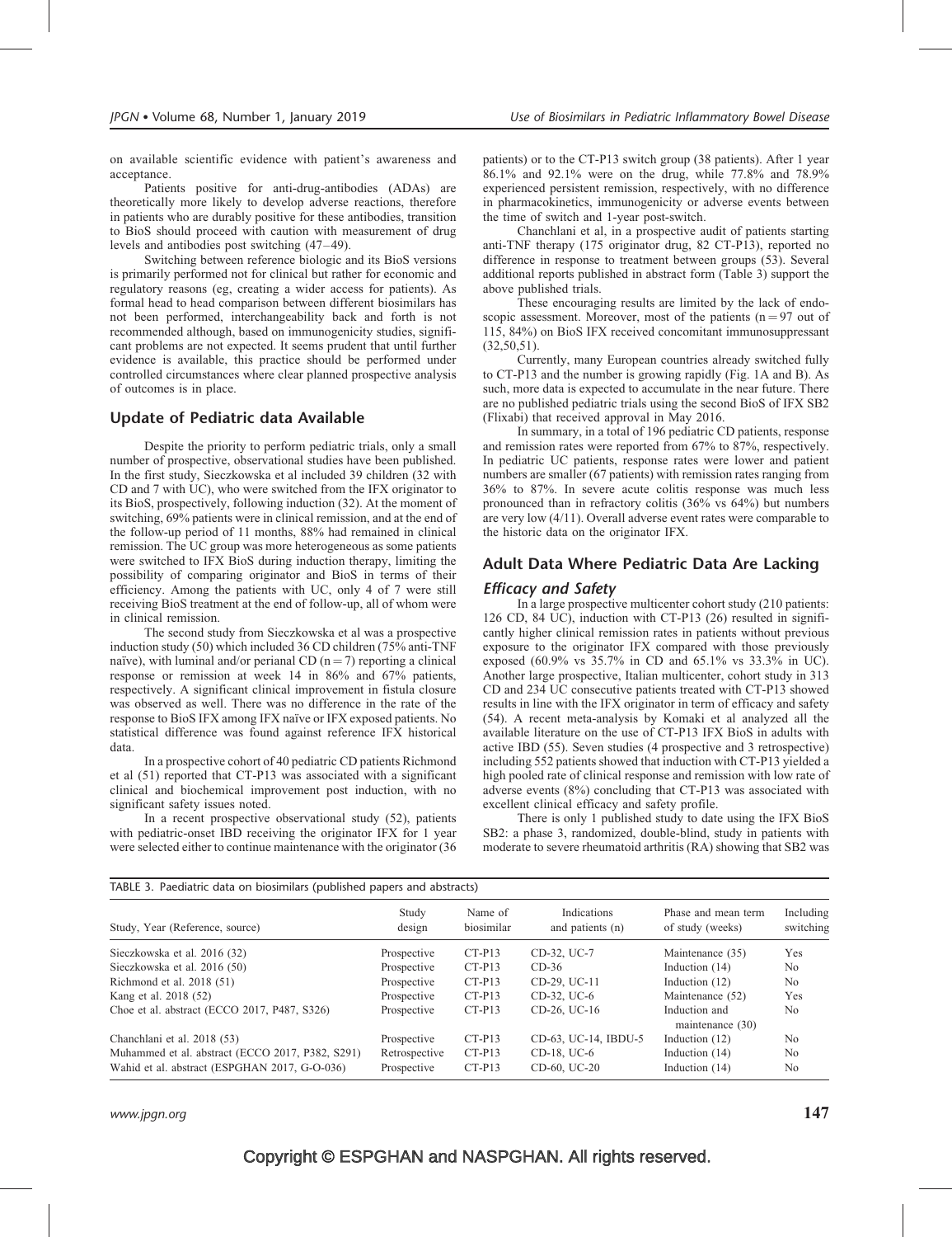

FIGURE 1. (A) European countries regularly prescribing CT-P13 (green countries). (B) European countries regularly switching to CT-P13 (green countries).

equivalent to IFX originator in term of efficacy, safety, and immunogenicity (56). In an extension phase of that study half of the patients were transitioned from originator infliximab to SB2 with excellent results (57).

# Switching

In a prospective observational cohort study in 83 patients (57 CD, 24 UC, 2 IBD-U) (58), there was no change in disease activity, C-reactive protein, and fecal calprotectin 4 and 12 months (49) postswitching. IFX trough levels (TLs) remained stable with a median TL of 3.6 ng/mL at week 0 and of 3.7 ng/mL at week 52. ADAs were found in 8% of patients during follow-up but most of these had titers already detectable before switching. Six patients (7%) discontinued CT-P13 due to adverse events.

These results are in line with the recently published NOR-SWITCH study (34). This is the first, randomized double-blind noninferiority trial on switching from originator IFX to BioS CT-P13 compared with maintenance treatment with originator across all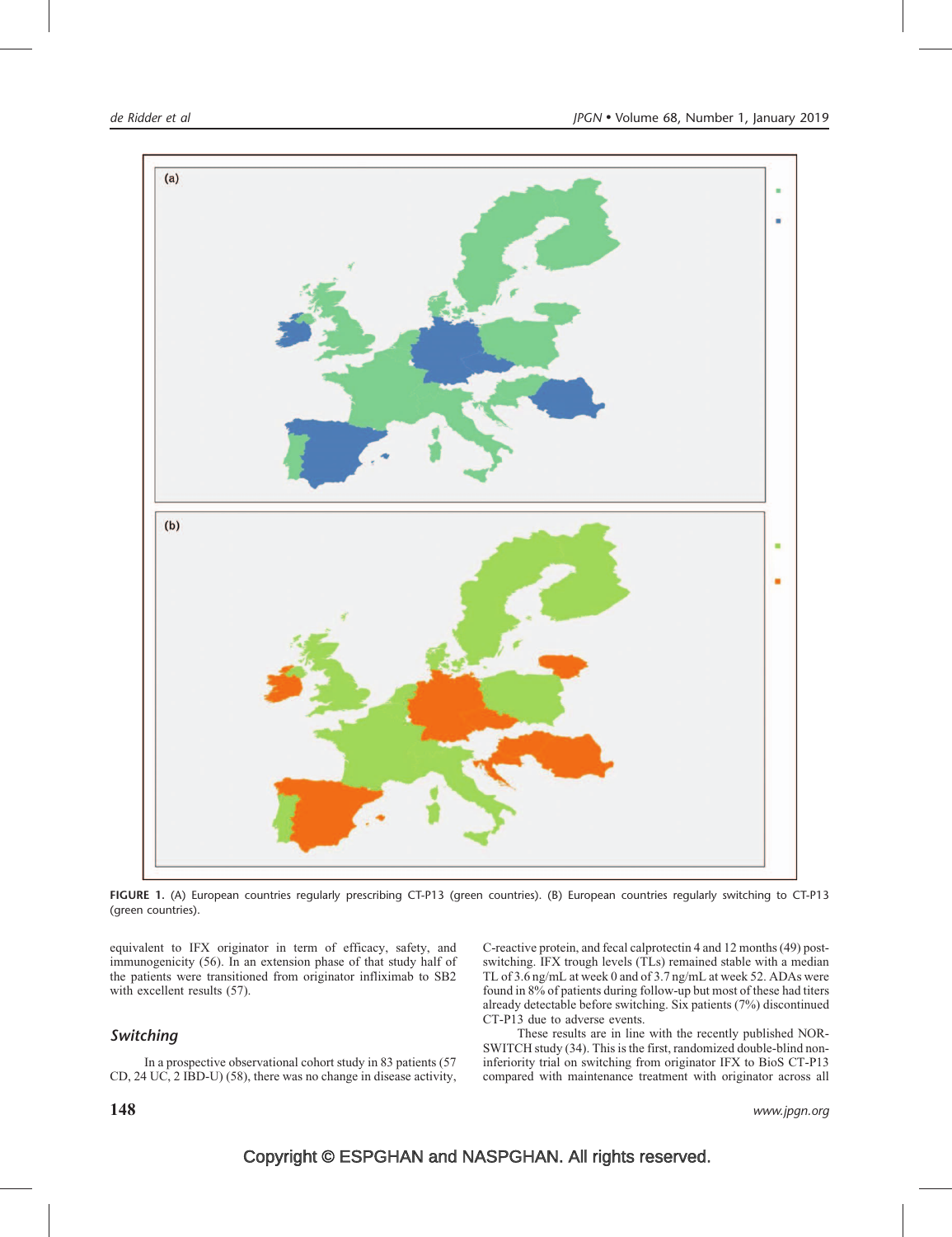indications (IBD and rheumatologic conditions) on stable treatment for at least 6 months. Of the overall 482 patients, 32% had CD and 19% had UC. Worsening of disease after 52 weeks occurred similarly in patients in both groups (26% in the originator group and 30% in the CT-P13 group). The 95% confidence interval was within the predefined non-inferiority margin of 15% in all disease subgroups, although the trial was not designed nor powered to demonstrate non-inferiority within each subgroup. TLs were similar in the 2 groups as well as the incidence of ADAs formation and adverse events.

The PROSIT-BIO—a prospective, multicenter cohort study (54) (547 IBD patients; 311 naïve, 139 previously exposed, 97 switched) demonstrated comparable efficacy (74%, 62%, and 79% at week 24 respectively) and incidence of adverse events following the switch.

In view of all the recent published studies the European Crohn's and Colitis Organization (ECCO) published an update (59) of the previous position statement (14) on the use of BioS in IBD stating that switching from the originator to a BioS in patients with IBD is acceptable, but evidence is lacking regarding reverse switching, multiple switching and cross switching. The authors also agreed that data on the usage of BioS may be extrapolated from other indications.

# Immunogenicity

Immunogenicity of biologics primarily manifests as the formation of ADAs (neutralizing and non-neutralizing), which may be associated with adverse clinical outcomes, including altered pharmacokinetics (60), reductions of efficacy, (61–64) and allergic drug reactions (61–63). Neutralizing ADAs may diminish therapeutic activity by interfering with the drug ability to bind its target, while both neutralizing and non-neutralizing antibodies can impact the clinical response by forming immune complexes which may increase drug clearance thus lowering its serum concentration (65).

The immunogenicity of IFX is partially attributed to the murine component in the Fab fragment inducing the formation of human anti-chimeric antibodies (66). ADAs formation during IFX treatment was consistently shown to be associated with a loss of clinical response (67–69), and an increased rate of infusion reactions (70).

In vitro studies demonstrated that IFX derived antibodies tested against Remicade and CT-P13 yielded similar recognition patterns, indicating that both drugs have similar immunogenic structure (71). Additionally, ADAs from the sera of IFX-treated IBD patients recognized CT-P13 with almost perfect similarity (72). CT-P13 and SB2 were shown to cross-react with antibodies to reference IFX denoting that there are common immune dominant epitopes between IFX and CT-P13 or SB2 (72–76).

In healthy adult subjects who received a single infusion of either Remicade or SB2 IFX BioS, ADAs rate did not differ between groups after 10 weeks (77). In vivo immunogenicity of Remicade and its BioS CT-P13 was first assessed in 2 clinical trials in patients with RA (PLANETRA) and ankylosing spodilitis (PLA-NETAS), showing no differences in the incidence of ADAs between both drugs (52.3% and 49.5% at week 54 in the PLANE-TRA trial and 22.9% versus 26.7% in the PLANETAS trial for CT-P13 and Remicade, respectively) (21,23,78,79). Similarly, no significant difference in ADAs was observed in anti-TNF naïve IBD patients treated with either Remicade or CT-P13 and followed for 38 weeks (80).

Another pertinent issue is whether switching promotes an accelerated rate of ADAs formation. In the PLANETRA and PLANETAS extension trials, immunogenicity was comparable between the non-switched and switched groups at study end (81–83). In the recent NOR-SWITCH study, incidence of ADAs was similar for patients receiving reference IFX versus CT-P13 across all diseases (34). Kolar et al (84) reported no difference in ADA positivity at initiation and at week 24 of CT-P13 IBD-treated patients after switching from originator IFX (9.5% vs 10%,  $P = 0.79$ ). In a recent study of 143 IBD patients who were switched from originator IFX to CT-P13, there was no increase in mean ADA levels after the switch (85).

A recent systematic review (86) including 616 IBD patients from 6 studies (283 switched and 333 non-switched) reported no significant difference in terms of immunogenicity between the originator IFX and its BioS CT-P13. In a single pediatric study, no increase in the immunogenicity was observed after switching to CT-P13 therapy (32). At the time of switching, 7 patients of 16 had positive ADA levels  $(>2 \text{ ng/mL})$  while after switching, only 4 patients have maintained ADA positivity. Comparable immunogenicity was confirmed in the most recent pediatric switch study (52).

As with IFX, immunogenicity to adalimumab is strongly linked to sub-therapeutic serum drug levels and a lack of clinical response (64). Several adalimumab BioSs are in development with emerging preclinical and clinical data including immunogenicity. The adalimumab BioS BI 695501 was compared with the reference agent in a randomized, double-blind, phase 1 clinical study (VOL-TAIRE-PK, 327 healthy subjects) showing similar immunogenic response (87).

ABP-501, another adalimumab BioS, did not show any immunogenicity concerns in healthy adults (88). In 2 phase 3 double-blind randomized controlled clinical trials in patients with either plaque psoriasis (89,90) or RA (91,92) including switching from the originator adalimumab to either ABP 501 (psoriasis trial) or SB5 (RA trial), immunogenicity was not affected by switching treatments.

The effect of pre-medication before IFX infusion and of combination therapy with immunomodulators on ADAs formation in patients receiving originator IFX versus its BioS was not directly assessed in comparative studies. Nevertheless, indirect evidence from adults suggests that combination therapy of immunomodulators with CT-P13 diminishes ADAs formation similar to what is known for reference IFX (85).

Taken together, there is no evidence that immunogenicity differs between the originator IFX or adalimumab and their BioS, mostly based on adult studies. As immunogenicity of the originator biologic drugs was not shown to differ substantially between adults and children (93), it is reasonable to extrapolate the current adult data to the pediatric population.

# Cost Effectiveness of Anti-Tumor Necrosis Factor Alpha Biosimilars

Over the past 15 years, biological drugs gained a significant share in the global drug market. It is projected, that by 2020 biologicals could account up to 28% of the global drug market (94). The relatively high cost of the reference biologics can be a limiting factor for patient access to these pharmaceuticals. With a more favorable pricing and reimbursement plan, BioS will raise the cost-utility of this therapeutic strategy, as BioS induced a 25% to 70% price reduction in Europe compared to the originator products  $(95)$ .

In 2017, a critical review of the available budget impact analyses reported 12 non-overlapping budget analyses (3 were peerreviewed full papers and 9 studies presented in a poster form) (96).

The first analysis from 2014 estimated the budget impact of BioS IFX in the indication of RA in 6 Central and Eastern European countries over a 3 year period (97).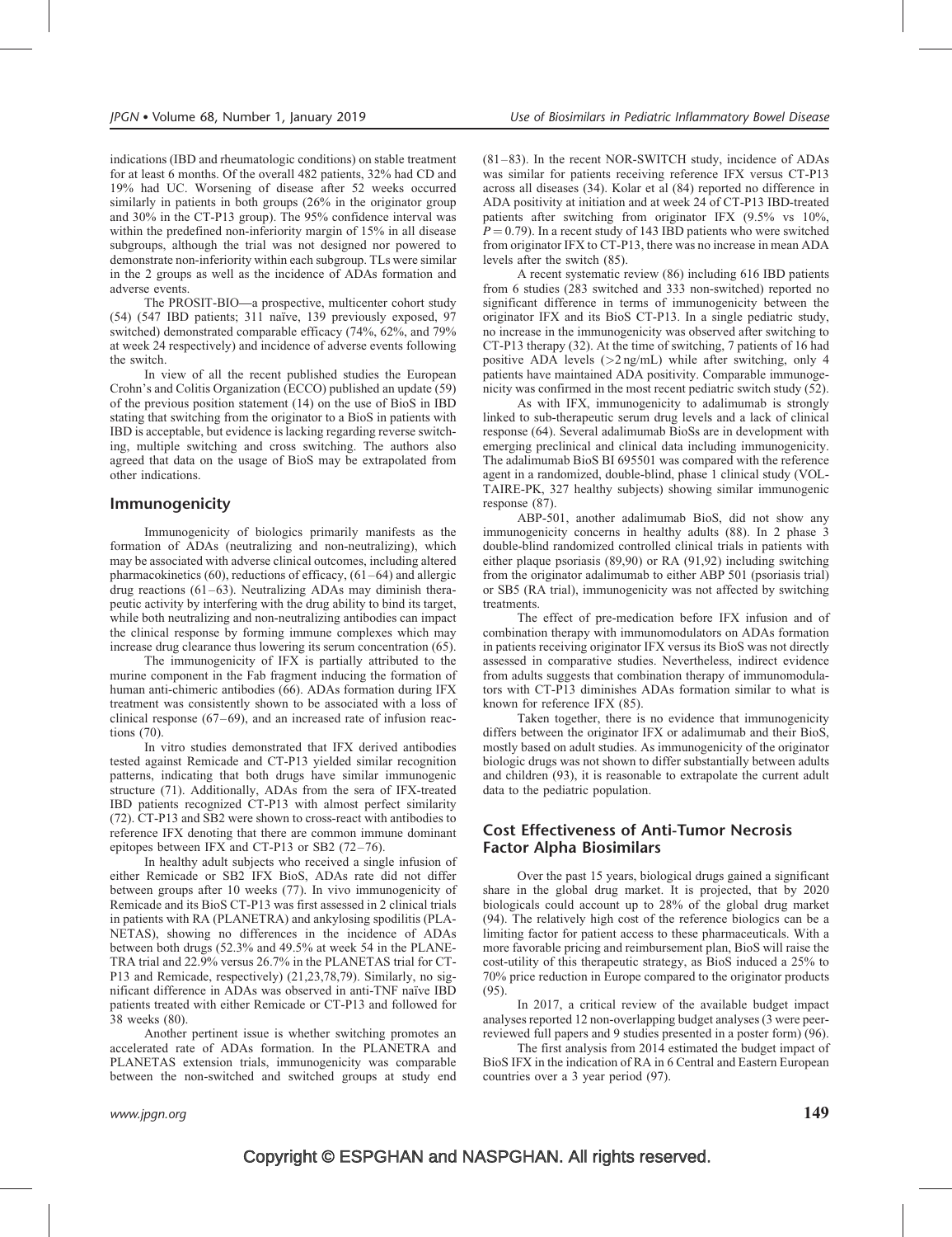The analysis of Jha et al. from 2015 projected 1-year cumulative cost savings for usage of BioS drugs in all autoimmune indications (including CD and UC) for 5 European countries (Belgium, Germany, Italy, Netherlands, UK). The estimated cumulative cost saving was substantial (with a 10%–30% price discount) (98,99).

The studies assessing the effect of BioS in economic considerations have made very conservative estimations of the economic benefits of 10% to 30% price discount which is likely to underestimate the financial impact of BioS, as it is suggested that price reduction could reach 60% to 70%. A detailed budget impact study for TNF- $\alpha$  inhibitor treatment in RA and IBD using 5 different scenarios in 5 large Western European countries demonstrated how switching policies discount rates changed drastically in 2 years time (100).

In summary, the available sources, based mostly on adult studies, strongly suggest that market introduction and reimbursement of less costly BioS will lead to considerable long-term budget savings, wider patient access, and therefore, improved patient outcomes.

# Future Developments/New Biosimilars in the Pipeline

There are several BioSs for IFX and adalimumab, which already received approval from EMA (Table 1). However, there are many more BioSs in development. Currently, a total of  $\sim 16$ adalimumab and  $\sim$ 6 IFX BioSs (not EMA/FDA approved) are evaluated in clinical trials. Most phase 3 trials of these new BioSs are still restricted to patients with RA, ankylosing spondylitis and psoriasis. This is because these disease models are more sensitive to illicit possible differences between innovator and biosimilar, in contrast to IBD which has a large inter- and intra-patient variability. Currently, only 1 phase 3 trial, comparing BioS BI 695501 with Humira is being performed in patients with active CD (101). Further efforts are underway to develop so called ''bio-betters,'' with better clinical profile than originators due to alteration of their chemical composition and formulation (86,102).

Although IFX and its BioS pharmacokinetic properties appear to be comparable between pediatric and adult patients with IBD, dosing needs can be higher in children compared to adults (103). Furthermore, future studies need to assess multiple switches from 1 BioS to another if this is becoming clinical practice and also back to the originator product (interchangeability) in both adults and children.

### **CONCLUSIONS**

As more evidence regarding efficacy, immunogenicity, and interchangeability of BioS in IBD accumulates (thus increasing the level of confidence amongst clinicians and patients) it is likely that the utilization of BioS in IBD will grow leading to better availability for patients due to lower costs. The conglomerate of studies, predominantly head to head switching studies in IBD patients, increases the confidence that BioSs are indeed ''similar'' in their fundamental characteristics with no significant safety signals different from originator products. Nonetheless, each new BioS should be approached with some caution following scrutinized regulatory process and appropriate clinical data. Children, as a more vulnerable population with pharmacokinetic specificities (but not different from the originator products), should be addressed in future studies. It is mandatory to further standardize the regulatory legislation and clarify how interchangeability will be regulated in the future in order to permit efficient pharmacovigilance and help pharmacists and physicians. Until this has been solved it seems prudent to

transition patients only on a long-term basis (arbitrarily 1 year or more) and to keep records of brands and batches that have been administered to patients, both for originator and biosmilar products.

### Statements

- 1. There are sufficient data (by extrapolation from different indications, adult data and limited pediatric data) to state that in children with IBD who are indicated for IFX treatment, CT-P13 is a safe and efficacious alternative to the originator IFX for induction, and maintenance, of remission. 97% agreement
- 2. A switch from the originator IFX to CT-P13 may be considered in children with IBD in clinical remission, following at least 3 induction infusions. 84% agreement
- 3. Multiple switches (>1 switch) between various BioS or between BioS and the reference drug are not currently recommended in children with IBD, as data on interchangeability is still limited. Moreover, interchangeability compromises the traceability of the drugs in case of loss of efficacy and/ or safety signals. 97% agreement
- 4. Sufficient post-marketing surveillance data on efficacy, safety, and immunogenicity in adult and paediatric patients with IBD should be a mandatory minimal requirement for the introduction of each new biosimilar for children with respective indications. For this, physicians/institutions should keep records of brands and batch numbers of all biological medicines administered. 89% agreement

### DISCLAIMER

''ESPGHAN not responsible for the practices of physicians and provides guidelines and position papers as indicators of best practice only. Diagnosis and treatment is at the discretion of physicians''.

### **REFERENCES**

- 1. Guidance for Industry: Bioavailability and Bioequivalence Studies for Orally Administered Drug Products—General Considerations. Rockville, MD: U.F.a.D. Administration; 2003.
- 2. Guidance for Industry: Scientific Considerations in Demonstrating Biosimilarity to a Reference Product. Silver Spring, MD: U.F.a.D. Administration; 2015.
- 3. Hlavaty T, Letkovsky J. Biosimilars in the therapy of inflammatory bowel diseases. Eur J Gastroenterol Hepatol 2014;26:581–7.
- 4. McConachie S, Wilhelm SM, Kale-Pradhan PB. Biosimilars in inflammatory bowel disease—accumulating clinical evidence. Expert Rev Clin Pharmacol 2017;10:391–400.
- 5. Vande Casteele N, Sandborn WJ. IBD: Indication extrapolation for anti-TNF biosimilars. Nat Rev Gastroenterol Hepatol 2015;12:373–4.
- 6. Field MJ, Ellinger LK, Boat TF. IOM review of FDA-approved biologics labeled or studied for pediatric use. Pediatrics 2013;13: 328–35.
- 7. Jongsma MME, Vulto A, de Ridder L. The use of biosimilars in paediatric inflammatory bowel disease. Curr Opin Pediatr 2017;29: 560–5.
- 8. Weise M, Kurki P, Wolff-Holz E, et al. Biosimilars: the science of extrapolation. Blood 2014;124:3191–6.
- 9. Zheng MK, Shih DQ, Chen GC. Insights on the use of biosimilars in the treatment of inflammatory bowel disease. World J Gastroenterol 2017;23:1932–43.
- 10. Buer L, Hoivik ML, Medhus AW, et al. Does the introduction of biosimilars change our understanding about treatment modalities for inflammatory bowel disease? Dig Dis 2017;35:74–82.
- 11. Gomollon F. Biosimilars in inflammatory bowel disease: ready for prime time? Curr Opin Gastroenterol 2015;31:290–5.
- 12. Sandborn WJ, Hanauer SB, Katz S, et al. Etanercept for active Crohn's disease: a randomized, double-blind, placebo-controlled trial. Gastroenterology 2001;121:1088–94.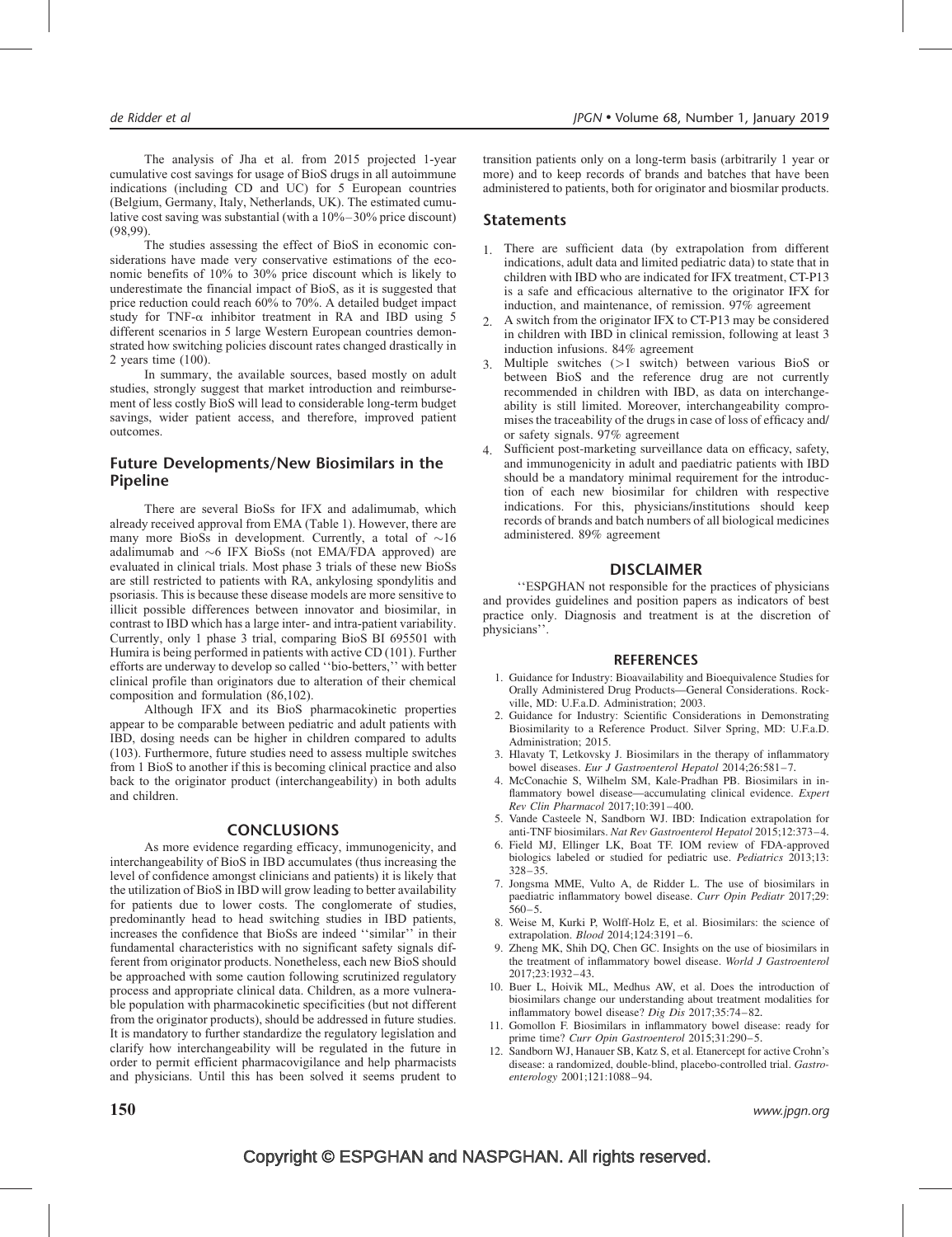- 13. Van den Brande JM, Braat H, van den Brink GR, et al. Infliximab but not etanercept induces apoptosis in lamina propria T-lymphocytes from patients with Crohn's disease. Gastroenterology 2003;124: 1774–85.
- 14. Danese S, Gomollon F, Governing B, et al. ECCO position statement: the use of biosimilar medicines in the treatment of inflammatory bowel disease (IBD). J Crohns Colitis 2013;7:586–9.
- 15. de Ridder L, Waterman M, Turner D, et al. Use of biosimilars in paediatric inflammatory bowel disease: A Position Statement of the ESPGHAN Paediatric IBD Porto Group. J Pediatr Gastroenterol Nutr 2015;61:503–8.
- 16. Summary Basis of Decision (SBD): Remsima. Available at: [https://](https://www.canada.ca/en/health-canada/services/drugs-health-products/drug-products/summary-basis-decision.html) [www.canada.ca/en/health-canada/services/drugs-health-products/](https://www.canada.ca/en/health-canada/services/drugs-health-products/drug-products/summary-basis-decision.html) [drug-products/summary-basis-decision.html.](https://www.canada.ca/en/health-canada/services/drugs-health-products/drug-products/summary-basis-decision.html) Accessed August 27, 2018. Health Canada 2015.
- 17. Feagan BG, Choquette D, Ghosh S, et al. The challenge of indication extrapolation for infliximab biosimilars. Biologicals 2014;42:177–83.
- 18. Gomollon F. Biosimilars: are they bioequivalent? Dig Dis 2014;32(suppl 1):82–7.
- 19. Canadian Agency for Drugs and Technologies in Health. Switching from Innovator to Biosimilar (Subsequent Entry) Infliximab: An Updated Review of the Clinical Effectiveness, Cost-Effectiveness, and Guidelines. Ottawa (ON): Canadian Agency for Drugs and Technologies in Health; 2017.
- 20. Gecse K FK, Lovasz B, et al. Biosimilar infliximab in inflammatory bowel diseases: first interim results from a prospective nationwide observational cohort. Available at: [https://www.ecco-ibd.eu/in](https://www.ecco-ibd.eu/index.php/publications/congress-abstract-s/abstracts-2015/item/p314-biosimilar-infliximab-in-inflammatory-bowel-diseases-first-interim-results-from-a-prospective-nationwide-observational-cohort.html)[dex.php/publications/congress-abstract-s/abstracts-2015/item/p314](https://www.ecco-ibd.eu/index.php/publications/congress-abstract-s/abstracts-2015/item/p314-biosimilar-infliximab-in-inflammatory-bowel-diseases-first-interim-results-from-a-prospective-nationwide-observational-cohort.html) [biosimilar-infliximab-in-inflammatory-bowel-diseases-first-interim-re](https://www.ecco-ibd.eu/index.php/publications/congress-abstract-s/abstracts-2015/item/p314-biosimilar-infliximab-in-inflammatory-bowel-diseases-first-interim-results-from-a-prospective-nationwide-observational-cohort.html)[sults-from-a-prospective-nationwide-observational-cohort.html](https://www.ecco-ibd.eu/index.php/publications/congress-abstract-s/abstracts-2015/item/p314-biosimilar-infliximab-in-inflammatory-bowel-diseases-first-interim-results-from-a-prospective-nationwide-observational-cohort.html). 2015. Accessed August 27, 2018.
- 21. Park W, Hrycaj P, Jeka S, et al. A randomised, double-blind, multicentre, parallel-group, prospective study comparing the pharmacokinetics, safety, and efficacy of CT-P13 and innovator infliximab in patients with ankylosing spondylitis: the PLANETAS study. Ann Rheum Dis 2013;72:1605–12.
- 22. Park W MP, Brzosko M, et al. Efficacy and safety of CT-P13 (infliximab biosimilar) over two years in patients with ankylosing spondylitis: comparison between continuing with CT-P13 and switching from infliximab to CT-P13 [abstract]. Paper presented at the American College of Rheumatology annual meeting. San Diego, CA; October 25-30, 2013.
- 23. Yoo DH, Hrycaj P, Miranda P, et al. A randomised, double-blind, parallel-group study to demonstrate equivalence in efficacy and safety of CT-P13 compared with innovator infliximab when coadministered with methotrexate in patients with active rheumatoid arthritis: the PLANETRA study. Ann Rheum Dis 2013;72:1613–20.
- 24. Yoo DH PN, Miranda P, et al. Efficacy and safety of CT-P13 (infliximab biosimilar) over two years in patients with rheumatoid arthritis: comparison between continued CT-P13 and switching from infliximab to CT-P13 [abstract]. Paper presented at the American College of Rheumatology annual meeting. San Diego, CA; October 25–30, 2013.
- 25. Farkas K, Rutka M, Balint A, et al. Efficacy of the new infliximab biosimilar CT-P13 induction therapy in Crohn's disease and ulcerative colitis—experiences from a single center. Expert Opin Biol Ther 2015;15:1257–62.
- 26. Gecse KB, Lovasz BD, Farkas K, et al. Efficacy and safety of the biosimilar infliximab CT-P13 treatment in inflammatory bowel diseases: a prospective, multicentre, nationwide cohort. J Crohns Colitis 2016;10:133–40.
- 27. Ha CY, Kornbluth AA. Critical review of biosimilars in IBD: the confluence of biologic drug development, regulatory requirements, clinical outcomes, and big business. Inflamm Bowel Dis 2016;22: 2513–26.
- 28. Jahnsen J, Detlie TE, Vatn S, et al. Biosimilar infliximab (CT-P13) in the treatment of inflammatory bowel disease: a Norwegian observational study. Expert Rev Gastroenterol Hepatol 2015;9(suppl 1):  $45 - 52.$
- 29. Jung YS, Park DI, Kim YH, et al. Efficacy and safety of CT-P13, a biosimilar of infliximab, in patients with inflammatory bowel disease: A retrospective multicenter study. J Gastroenterol Hepatol 2015; 30:1705–12.
- 30. Keil R, Wasserbauer M, Zadorova Z, et al. Clinical monitoring: infliximab biosimilar CT-P13 in the treatment of Crohn's disease and ulcerative colitis. Scand J Gastroenterol 2016;51:1062–8.
- 31. Park DI. Current status of biosimilars in the treatment of inflammatory bowel diseases. Intest Res 2016;14:15–20.
- 32. Sieczkowska J, Jarzebicka D, Banaszkiewicz A, et al. Switching between infliximab originator and biosimilar in paediatric patients with inflammatory bowel disease. Preliminary observations.  $\overline{J}$  Crohns Colitis 2016;10:127–32.
- 33. Sieczkowska J, Jarzebicka D, Meglicka M, et al. Experience with biosimilar infliximab (CT-P13) in paediatric patients with inflammatory bowel diseases. Therap Adv Gastroenterol 2016;9:729–35.
- 34. Jorgensen KK, Olsen IC, Goll GL, et al. Switching from originator infliximab to biosimilar CT-P13 compared with maintained treatment with originator infliximab (NOR-SWITCH): a 52-week, randomised, double-blind, non-inferiority trial. Lancet 2017;389:2304–16.
- 35. Fasanmade AA, Adedokun OJ, Blank M, et al. Pharmacokinetic properties of infliximab in children and adults with Crohn's disease: a retrospective analysis of data from 2 phase III clinical trials. Clin Ther 2011;33:946–64.
- 36. Annese V, Vecchi M. Italian Group for the Study of IBD. Use of biosimilars in inflammatory bowel disease: Statements of the Italian Group for Inflammatory Bowel Disease. Dig Liver Dis 2014;46:963–8.
- 37. Baji P, Gulacsi L, Lovasz BD, et al. Treatment preferences of originator versus biosimilar drugs in Crohn's disease; discrete choice experiment among gastroenterologists. Scand J Gastroenterol 2016; 51:22–7.
- 38. Ben-Horin S, Vande Casteele N, Schreiber S, et al. Biosimilars in inflammatory bowel disease: facts and fears of extrapolation. Clin Gastroenterol Hepatol 2016;14:1685–96.
- 39. Danese S, Fiorino G, Michetti P. Viewpoint: knowledge and viewpoints on biosimilar monoclonal antibodies among members of the European Crohn's and Colitis Organization.  $\overline{J}$  Crohns Colitis 2014;8:1548–50.
- 40. Jahnsen J, Kaasen Jorgensen K. Experience with biosimilar infliximab (Remsima(R)) in Norway. Dig Dis 2017;35:83–90.
- 41. Peyrin-Biroulet L, Lonnfors S, Roblin X, et al. Patient perspectives on biosimilars: a survey by the European Federation of Crohn's and Ulcerative Colitis Associations. J Crohns Colitis 2017;11: 128–33.
- 42. Danese S, Fiorino G, Michetti P. Changes in biosimilar knowledge among European Crohn's Colitis Organization [ECCO] Members: An Updated Survey. J Crohns Colitis 2016;10:1362–5.
- 43. Administration FaD Considerations in demonstrating interchangeability with a reference productguidance for industry draft guidance. Available at [https://www.fda.gov/downloads/Drugs/Guidance-](https://www.fda.gov/downloads/Drugs/GuidanceComplianceRegulatoryInformation/Guidances/UCM537135.pdf)[ComplianceRegulatoryInformation/Guidances/UCM537135.pdf](https://www.fda.gov/downloads/Drugs/GuidanceComplianceRegulatoryInformation/Guidances/UCM537135.pdf). 2017. Accessed August 27, 2018.
- 44. McKinnon RA, Cook M, Liauw W, et al. Biosimilarity and interchangeability: principles and evidence: a systematic review. BioDrugs 2018;32:27–52.
- 45. Cohen HP, Blauvelt A, Rifkin RM, et al. Switching reference medicines to biosimilars: a systematic literature review of clinical outcomes. Drugs 2018;78:463–78.
- 46. Fischer. Clinical outcomes and immunogenicity analysis over 6 months following a switch from originator infliximab (Remicade) to the biosimilar SB2 (Flixabi) in infkammatory bowel disease patients. Abstract P 607, ECCO 2018. [https://www.ecco-ibd.eu/publications/congress-ab](https://www.ecco-ibd.eu/publications/congress-abstract-s/abstracts-2018/item/p607-clinical-outcomes-and-immunogenicity-analysis-over-6-months-following-a-switch-from-originator-infliximab-remicade-sup-174-sup-to-the-biosimilar-sb2-flixabi-sup-174-sup-in-inflammatory-bowel-disease-patients.html)[stract-s/abstracts-2018/item/p607-clinical-outcomes-and-immunogeni](https://www.ecco-ibd.eu/publications/congress-abstract-s/abstracts-2018/item/p607-clinical-outcomes-and-immunogenicity-analysis-over-6-months-following-a-switch-from-originator-infliximab-remicade-sup-174-sup-to-the-biosimilar-sb2-flixabi-sup-174-sup-in-inflammatory-bowel-disease-patients.html)[city-analysis-over-6-months-following-a-switch-from-originator-inflix](https://www.ecco-ibd.eu/publications/congress-abstract-s/abstracts-2018/item/p607-clinical-outcomes-and-immunogenicity-analysis-over-6-months-following-a-switch-from-originator-infliximab-remicade-sup-174-sup-to-the-biosimilar-sb2-flixabi-sup-174-sup-in-inflammatory-bowel-disease-patients.html)[imab-remicade-sup-174-sup-to-the-biosimilar-sb2-flixabi-sup-174-sup](https://www.ecco-ibd.eu/publications/congress-abstract-s/abstracts-2018/item/p607-clinical-outcomes-and-immunogenicity-analysis-over-6-months-following-a-switch-from-originator-infliximab-remicade-sup-174-sup-to-the-biosimilar-sb2-flixabi-sup-174-sup-in-inflammatory-bowel-disease-patients.html)[in-inflammatory-bowel-disease-patients.html.](https://www.ecco-ibd.eu/publications/congress-abstract-s/abstracts-2018/item/p607-clinical-outcomes-and-immunogenicity-analysis-over-6-months-following-a-switch-from-originator-infliximab-remicade-sup-174-sup-to-the-biosimilar-sb2-flixabi-sup-174-sup-in-inflammatory-bowel-disease-patients.html) Accessed August 27, 2018.
- 47. Farkas K, Rutka M, Golovics PA, et al. Efficacy of infliximab biosimilar CT-P13 induction therapy on mucosal healing in ulcerative colitis. J Crohns Colitis 2016;10:1273-8.
- 48. Gonczi L, Gecse KB, Vegh Z, et al. Long-term efficacy, safety, and immunogenicity of biosimilar infliximab after one year in a prospective nationwide cohort. Inflamm Bowel Dis 2017;23:1908–15.
- 49. Smits LJT, Grelack A, Derikx L, et al. Long-term clinical outcomes after switching from  $Remicade((R))$  to biosimilar CT-P13 in inflammatory bowel disease. Dig Dis Sci 2017;62:3117–22.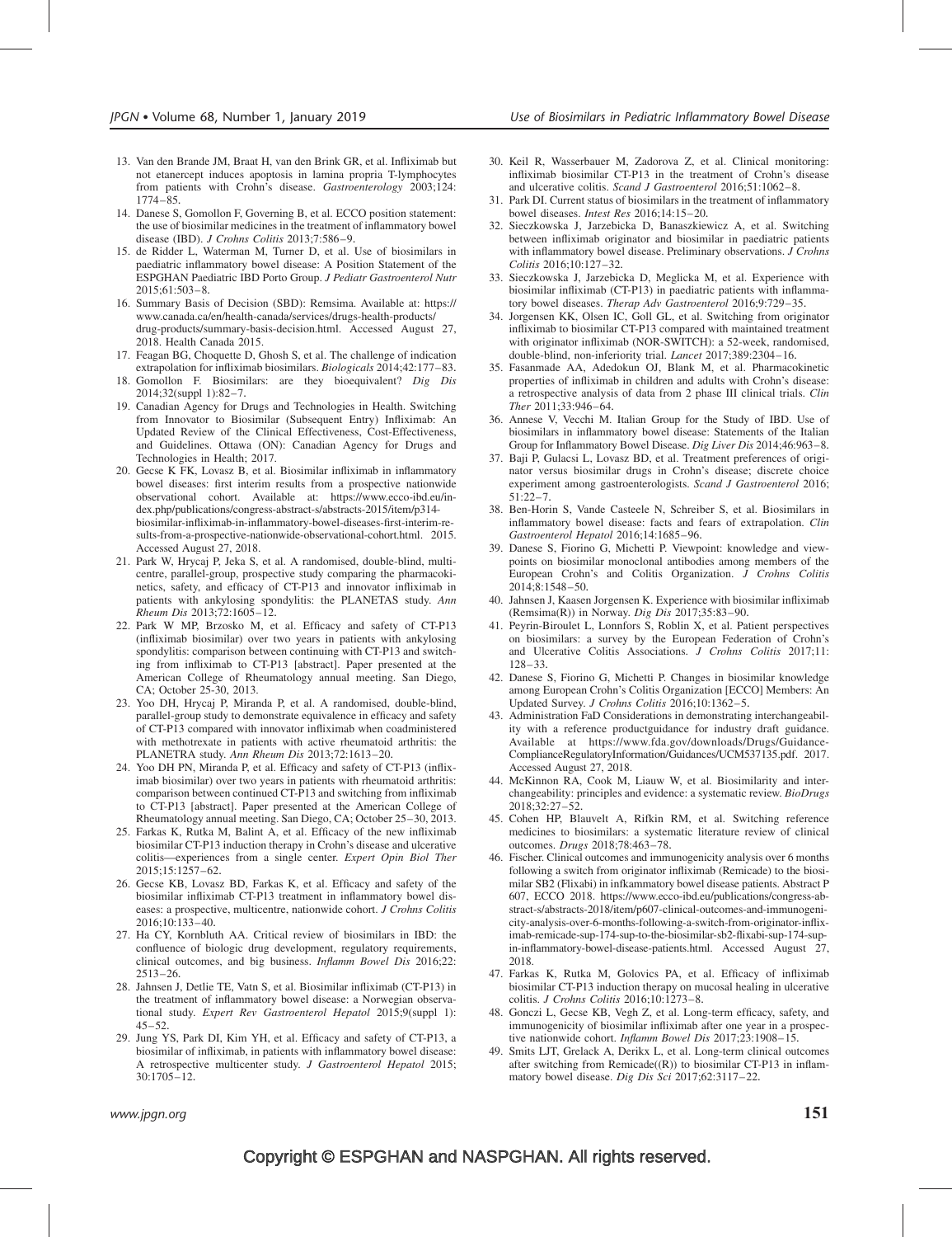- 50. Sieczkowska-Golub J, Meglicka M, Plocek A, et al. Induction therapy with biosimilar infliximab in children with Crohn disease. J Pediatr Gastroenterol Nutr 2017;65:285–8.
- 51. Richmond L, Curtis L, Garrick V, et al. Biosimilar infliximab use in paediatric IBD. Arch Dis Child 2018;103:89–91.
- 52. Kang B, Lee Y, Lee K, et al. Long-term Outcomes After Switching toCT-P13 in Pediatric-Onset Inflammatory Bowel Disease: A Single-Center Prospective Observational Study. Inflamm Bowel Dis 2018;24:607–16.
- 53. Chanchlani N, Mortier K, Williams LJ, et al. Use of infliximab biosimilar versus originator in a paediatric United Kingdom Inflammatory Bowel Disease Induction Cohort. J Pediatr Gastroenterol Nutr Gut 2016;65:1132–8.
- 54. Fiorino G, Manetti N, Armuzzi A, et al. The PROSIT-BIO Cohort: a prospective observational study of patients with inflammatory bowel disease treated with infliximab biosimilar. Inflamm Bowel Dis 2017;23:233–43.
- 55. Komaki Y, Yamada A, Komaki F, et al. Systematic review with metaanalysis: the efficacy and safety of CT-P13, a biosimilar of anti-tumour necrosis factor-alpha agent (infliximab), in inflammatory bowel diseases. Aliment Pharmacol Ther 2017;45:1043–57.
- 56. Choe JY, Prodanovic N, Niebrzydowski J, et al. A randomised, doubleblind, phase III study comparing SB2, an infliximab biosimilar, to the infliximab reference product Remicade in patients with moderate to severe rheumatoid arthritis despite methotrexate therapy. Ann Rheum Dis 2017;76:58–64.
- 57. [http://www.ema.europa.eu/ema/index.jsp?curl=/pages/medicines/human/](http://www.ema.europa.eu/ema/index.jsp?curl=/pages/medicines/human/medicines/004020/human_med_001980.jsp%26mid=WC0b01ac058001d124) [medicines/004020/human\\_med\\_001980.jsp&mid=WC0b01ac058001d124](http://www.ema.europa.eu/ema/index.jsp?curl=/pages/medicines/human/medicines/004020/human_med_001980.jsp%26mid=WC0b01ac058001d124). 2018.
- 58. Smits LJ, Derikx LA, de Jong DJ, et al. Clinical Outcomes Following a Switch from Remicade(R) to the Biosimilar CT-P13 in Inflammatory Bowel Disease Patients: A Prospective Observational Cohort Study. J Crohns Colitis 2016;10:1287–93.
- 59. Danese S, Fiorino G, Raine T, et al. ECCO position statement on the use of biosimilars for inflammatory bowel disease—an update. J Crohns Colitis 2017;11:26–34.
- 60. Chirmule N, Jawa V, Meibohm B. Immunogenicity to therapeutic proteins: impact on PK/PD and efficacy. AAPS J 2012;14:296–302.
- 61. Lichtenstein GR. Comprehensive review: antitumor necrosis factor agents in inflammatory bowel disease and factors implicated in treatment response. Therap Adv Gastroenterol 2013;6:269–93.
- 62. Tamilvanan S, Raja NL, Sa B, et al. Clinical concerns of immunogenicity produced at cellular levels by biopharmaceuticals following their parenteral administration into human body. J Drug Target 2010;18:489–98.
- 63. Tovey MG, Lallemand C. Immunogenicity and other problems associated with the use of biopharmaceuticals. Ther Adv Drug Saf 2011;2:113-28.
- 64. van Schouwenburg PA, Rispens T, Wolbink GJ. Immunogenicity of anti-TNF biologic therapies for rheumatoid arthritis. Nat Rev Rheumatol 2013;9:164–72.
- 65. van Schouwenburg PA, van de Stadt LA, de Jong RN, et al. Adalimumab elicits a restricted anti-idiotypic antibody response in autoimmune patients resulting in functional neutralisation. Ann Rheum Dis 2013;72:104–9.
- 66. Ben-Horin S, Yavzori M, Katz L, et al. The immunogenic part of infliximab is the F(ab')2, but measuring antibodies to the intact infliximab molecule is more clinically useful. Gut 2011;60:41–8.
- 67. Baert F, Noman M, Vermeire S, et al. Influence of immunogenicity on the long-term efficacy of infliximab in Crohn's disease. N Engl J Med 2003;348:601–8.
- 68. Garces S, Demengeot J, Benito-Garcia E. The immunogenicity of anti-TNF therapy in immune-mediated inflammatory diseases: a systematic review of the literature with a meta-analysis. Ann Rheum Dis 2013;72:1947–55.
- 69. Maneiro JR, Salgado E, Gomez-Reino JJ. Immunogenicity of monoclonal antibodies against tumor necrosis factor used in chronic immune-mediated Inflammatory conditions: systematic review and metaanalysis. JAMA Intern Med 2013;173:1416–28.
- 70. Steenholdt C, Svenson M, Bendtzen K, et al. Severe infusion reactions to infliximab: aetiology, immunogenicity and risk factors in patients with inflammatory bowel disease. Aliment Pharmacol Ther 2011; 34:51–8.
- 71. Jung SK, Lee KH, Jeon JW, et al. Physicochemical characterization of Remsima. MAbs 2014;6:1163–77.
- 72. Ben-Horin S, Yavzori M, Benhar I. Cross-immunogenicity: antibodies to infliximab in Remicade-treated patients with IBD similarly recognise the biosimilar Remsima. Gut 65:1132-8.
- 73. Fiorino G, Ruiz-Aguello M, Maguregui A. P633 Antibodies to infliximab in patients treated with either the reference biologic or the biosimilar CT-P13 show identical reactivity towards biosimilars CT-P13 and SB2 in inflammatory bowel disease. J Crohns Colitis 2017; 11(suppl\_1):S403–42017.
- 74. Reinisch W, Jahnsen J, Schreiber S. Evaluation of the cross-reactivity of antidrug antibodies to CT-P13 and infliximab reference product (Remicade): an analysis using immunoassays tagged with both agents. BioDrugs 2017;31:223–37.
- 75. Ruiz-Arguello MB, Maguregui A, Ruiz Del Agua A, et al. Antibodies to infliximab in Remicade-treated rheumatic patients show identical reactivity towards biosimilars. Ann Rheum Dis 2016;75: 1693–1696.
- 76. Fiorino G, Ruiz-Arguello MB, Maguregui A, et al. Full interchangeability in regard to immunogenicity between the infliximab reference biologic and biosimilars CT-P13 and SB2 in inflammatory bowel disease. Inflamm Bowel Dis 2018;24:601–6.
- 77. Shin D, Kim Y, Kim YS, et al. A randomized, phase i pharmacokinetic study comparing SB2 and infliximab reference product (Remica $de((R))$ ) in healthy subjects. *BioDrugs* 2015;29:381-8.
- 78. Park W, Yoo DH, Jaworski J, et al. Comparable long-term efficacy, as assessed by patient-reported outcomes, safety and pharmacokinetics, of CT-P13 and reference infliximab in patients with ankylosing spondylitis: 54-week results from the randomized, parallel-group PLANETAS study. Arthritis Res Ther 2016;18:25.
- 79. Yoo DH, Racewicz A, Brzezicki J, et al. A phase III randomized study to evaluate the efficacy and safety of CT-P13 compared with reference infliximab in patients with active rheumatoid arthritis: 54-week results from the PLANETRA study. Arthritis Res Ther 2016;18:82.
- 80. Schulze K, Koppka N, Lutter F, et al. CT-P13 (Inflectra, Remsima) monitoring in patients with inflammatory bowel disease. Biologicals 2016;44:463–6.
- 81. Park W, Yoo DH, Miranda P, et al. Efficacy and safety of switching from reference infliximab to CT-P13 compared with maintenance of CT-P13 in ankylosing spondylitis: 102-week data from the PLANE-TAS extension study. Ann Rheum Dis 2017;76:346–54.
- 82. Tanaka Y, Yamanaka H, Takeuchi T, et al. Safety and efficacy of CT-P13 in Japanese patients with rheumatoid arthritis in an extension phase or after switching from infliximab. Mod Rheumatol 2017; 27:237–45.
- 83. Yoo DH, Prodanovic N, Jaworski J, et al. Efficacy and safety of CT-P13 (biosimilar infliximab) in patients with rheumatoid arthritis: comparison between switching from reference infliximab to CT-P13 and continuing CT-P13 in the PLANETRA extension study. Ann Rheum Dis 2017;76:355–63.
- 84. Kolar M, Duricova D, Bortlik M, et al. Infliximab Biosimilar (Remsima) in therapy of inflammatory bowel diseases patients: experience from one tertiary inflammatory bowel diseases centre. Dig Dis 2017;35:91–100.
- 85. Razanskaite V, Bettey M, Downey L, et al. Biosimilar infliximab in inflammatory bowel disease: outcomes of a managed switching programme. J Crohns Colitis 2017;11:690–6.
- 86. Radin M, Sciascia S, Roccatello D, et al. Infliximab biosimilars in the treatment of inflammatory bowel diseases: a systematic review. Bio-Drugs 2017;31:37–49.
- 87. Wynne C, Altendorfer M, Sonderegger I, et al. Bioequivalence, safety and immunogenicity of BI 695501, an adalimumab biosimilar candidate, compared with the reference biologic in a randomized, doubleblind, active comparator phase I clinical study (VOLTAIRE(R)-PK) in healthy subjects. Expert Opin Investig Drugs 2016; 25:1361-70.
- 88. Kaur P, Chow V, Zhang N, et al. A randomised, single-blind, singledose, three-arm, parallel-group study in healthy subjects to demonstrate pharmacokinetic equivalence of ABP 501 and adalimumab. Ann Rheum Dis 2017;76:526–33.
- 89. Cohen S, Genovese MC, Choy E, et al. Efficacy and safety of the biosimilar ABP 501 compared with adalimumab in patients with moderate to severe rheumatoid arthritis: a randomised, double-blind, phase III equivalence study. Ann Rheum Dis 2017;76:1679–87.